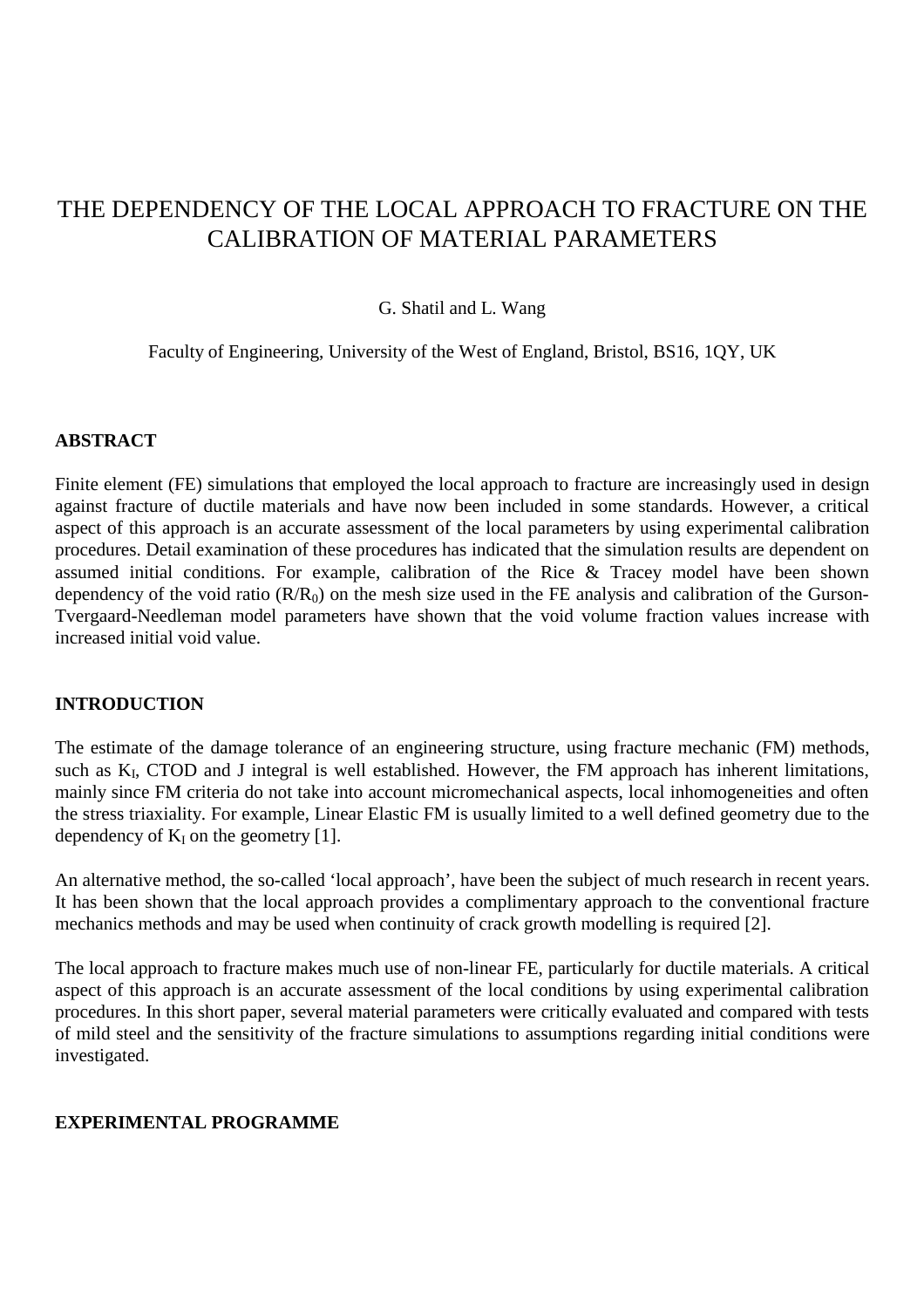The material used is a medium carbon steel EN8 (BS080M40) with the following chemical composition (wt/%): C 0.432, Si 0.0295, Mn 0.0745, S 0.018, P 0.006, Cr 0.029, Mo 0.005, Ni 0.033. The material Young's modulus and Poisson ratio are 199.031 GPa and 0.3 respectively.

Tests were performed on a servo-hydraulics testing machine (INSTRON 8800) and include uniaxial response of solid hourglass specimens. For the calibration of the local parameters notched round bars with three different radii (R=2,4 and 10 mm) have been used. In these tests the diametral change of the notch net section was measured using a transverse extensometer Epsilon Model 3575-100-ST.

## **THE RICE AND TRACEY VOID GROWTH MODEL**

Early micromechanical studies focused on the growth of a single void in infinite elastic-plastic solid [3]. The McClintock model assumed that deformation localisation, which starts from the discontinuous sites of the materials, is developed within a narrow shear band due to the progressive material softening by the increasing porosity at the discontinuity. This process is proceeded through the analysis to describe a growth of circular holes under triaxial transverse stress. It was assumed that the relative void expansion per unit applied strain increment increased exponentially with the transverse stress. Rice and Tracey [4] developed a relation between void growth and stress triaxility to a mathematical model. The general rule for growth rate of voids was written as:

$$
\frac{dR}{R} = \alpha \exp(\frac{3}{2}\xi) d\varepsilon_{q'} \tag{1}
$$

Where  $\alpha$  is a material constant, taken to be 0.283 in the original model,  $\varepsilon_{eq}^p$  is the equivalent plastic strain,  $\xi$ is the triaxiality ratio:  $\xi = \sigma_m/\sigma_0$  ( $\sigma_m$  is the hydrostatic stress and  $\sigma_0$  is the yield stress). To take into account the strain hardening of the material, Beremin [5] suggested to replace the yield stress by the actual flow stress  $(\sigma_{eq})$ . This allows a straightforward integration of Eqn. 1:

$$
\ln \frac{R}{R_0} = \int \alpha \exp \left( \frac{3\sigma_m}{2\sigma_{eq}} \right) d\epsilon_{eq} \tag{2}
$$

This relation was found to be generally valid by experimental data. Recently Huang [6] re-evaluated the theoretical deviation of the constant α, and found that a higher value of 0.427 was more realistic for most alloys.

However, since the Rice and Tracey model is based on a single void, it does not take into account the interface between voids, nor does it predict ultimate failure. A separate failure criterion must be applied to characterize microvoid coalescence. For example, the fracture might be assumed to occur when the void ratio  $(R/R_0)$  reaches a critical value  $(R/R_0)_c$ .

Calibration of the  $(R/R_0)$ <sub>c</sub> parameter was carried out according to ESIS suggested procedure (2) by post processing the FE results. One quarter of the notch specimen was modelled in the FE due to symmetry. An axisymmetric 4 nodes elements with four Gauss points has been used in a commercial FE code (ABAQUS/Standard) employing an elastic-plastic isotropic analysis.

The calculation of the critical value  $ln(R/R_0)$  was based on the evolution of plastic strain and stress triaxiality within elements at the critical location. For the notched tensile specimens this is at the net section centre, where ductile cracks may initiate. The cavity growth ratio  $(R/R_0)$  was calculated by using the following explicit integration procedure:

$$
\ln\left(\frac{R}{R_0}\right)_{n+1} = \ln\left(\frac{R}{R_0}\right)_n + 0.283 \Delta \varepsilon_{eq}^{\ \ p} \exp\left(\frac{3\sigma_m}{2\sigma_{eq}}\right) \tag{3}
$$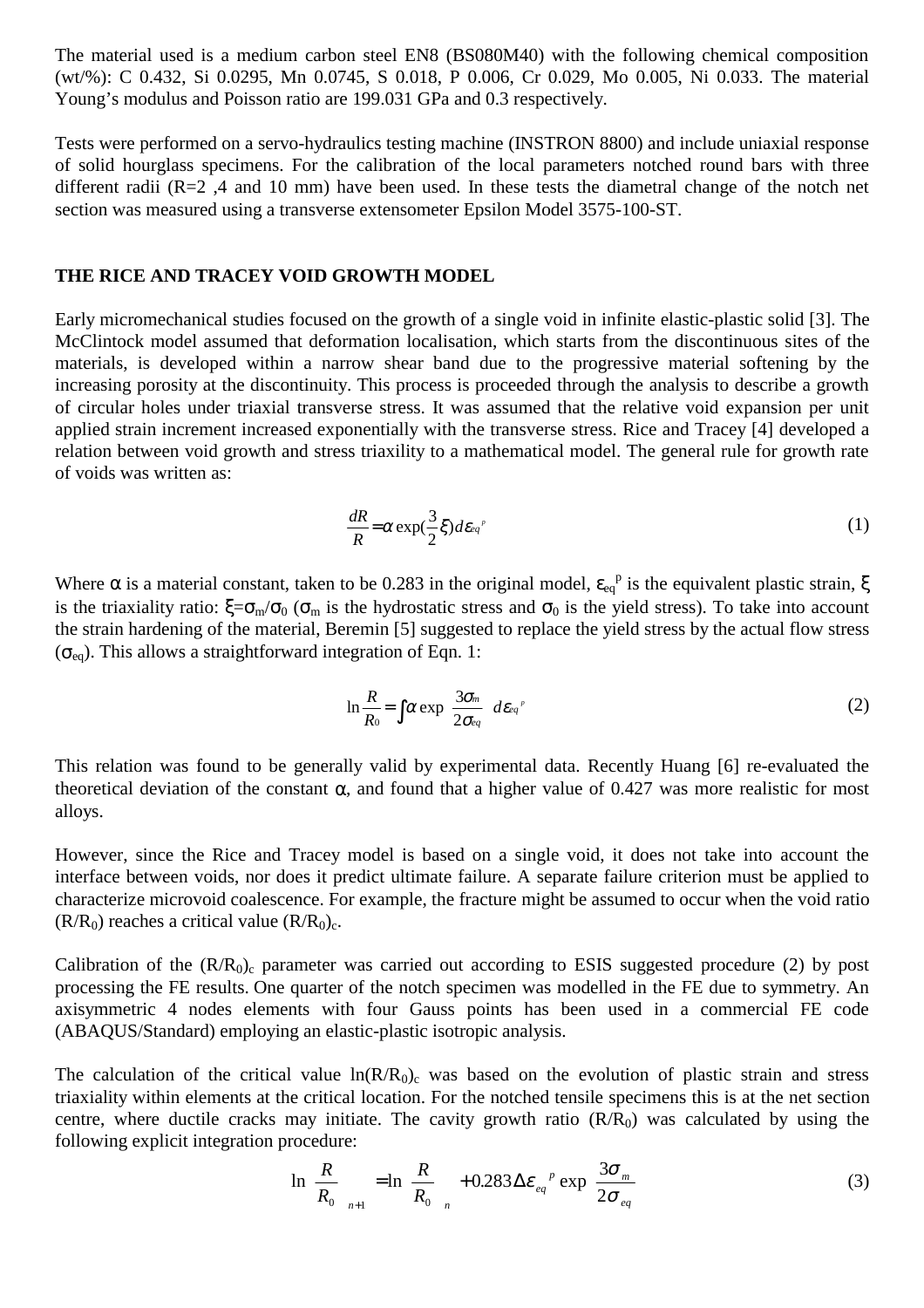where  $ln(R/R_0)_{n+1}$  is the cavity growth rate at increment number n+1,  $ln(R/R_0)_{n}$  at increment number n. At the start of the analysis,  $R=R_0$  and  $ln(R/R_0) = 1.0$ .

The true strain was calculated as:

$$
\varepsilon = 2 * \ln \left[ \frac{R}{R - U_r \left( node \, at \, the \, tip \right)} \right] \tag{4}
$$

Where R is the initial length of the minimum section and  $U_r$  is the radial displacement of the node at the tip. "Mean ductility" at fracture  $(\varepsilon_F)$ , is [2]:

$$
\varepsilon_F = 2 * \ln \left( \frac{\Phi_0}{\Phi_F} \right)
$$
 (5)

Where  $\Phi_0$  is the initial value of the diameter at the minimum section and the diameter at fracture  $\Phi_F$  can be determined from the experimental load-diameter change curve (P-∆d).

The "mean ductility" values at fracture for the three different radii are shown in Table 1.

TABLE 1 "Mean ductility" at fracture  $(\epsilon_F)$  for different notch radii.

| Notch radius (mm)            | $R=10$ | २=੭ |
|------------------------------|--------|-----|
| "Mean ductility" at fracture | 0.1751 | 108 |

The sensitivity of the RT model to the FE calibration mesh size was investigated by changing the number of the elements along the notch net section at a range of between 5 and 200 elements. The critical values of void ratio  $(R/R0)_c$  versus element mesh size is shown in Figure 1. The critical void ratio value increases with the decreasing element size. However, mesh size effect is getting smaller for smaller element size, and, approximately constant for mesh size that is less than 0.2 mm.

#### **THE GUROSN-TVERGAARD-NEEDLEMAN MODEL**

Gurson originally assumed plastic yielding and damage of porous ductile material described by yield surface and a spherical void model [7]:

$$
\Phi = \frac{3}{2} \frac{s \sin s \pi}{\sigma_{ys}^2} + 2 f \cosh(\frac{3}{2} \frac{\sigma_m}{\sigma_{ys}}) - (1 + f^2)
$$
\n(6)

Where *f* is the void volume fraction and  $s_{ii}$  is the deviatoric stress. When  $f=0$ , Eqn. 6 reduces to the classical Von Mises yield surface with isotropic hardening. In Gurson's model, the rate of growth of the void volume fraction is written in the form:

$$
\dot{f} = \dot{f}_{growth} + \dot{f}_{nucleation}
$$
\n(7)

Where: 
$$
\vec{f}_{growth} = (1 - f)G^{ij}\vec{\eta}_{ij}
$$
,  $\vec{f}_{nucleation} = A\vec{\varepsilon}_m$  and  $A = \frac{\text{fn}}{S_n\sqrt{2\pi}}\exp\left[-\frac{1}{2}\left(\frac{\varepsilon_m^{\text{pl}} - \varepsilon_n}{S_n}\right)\right]$ 

suggested by Chu and Needleman [8] for a normal distribution of nucleation.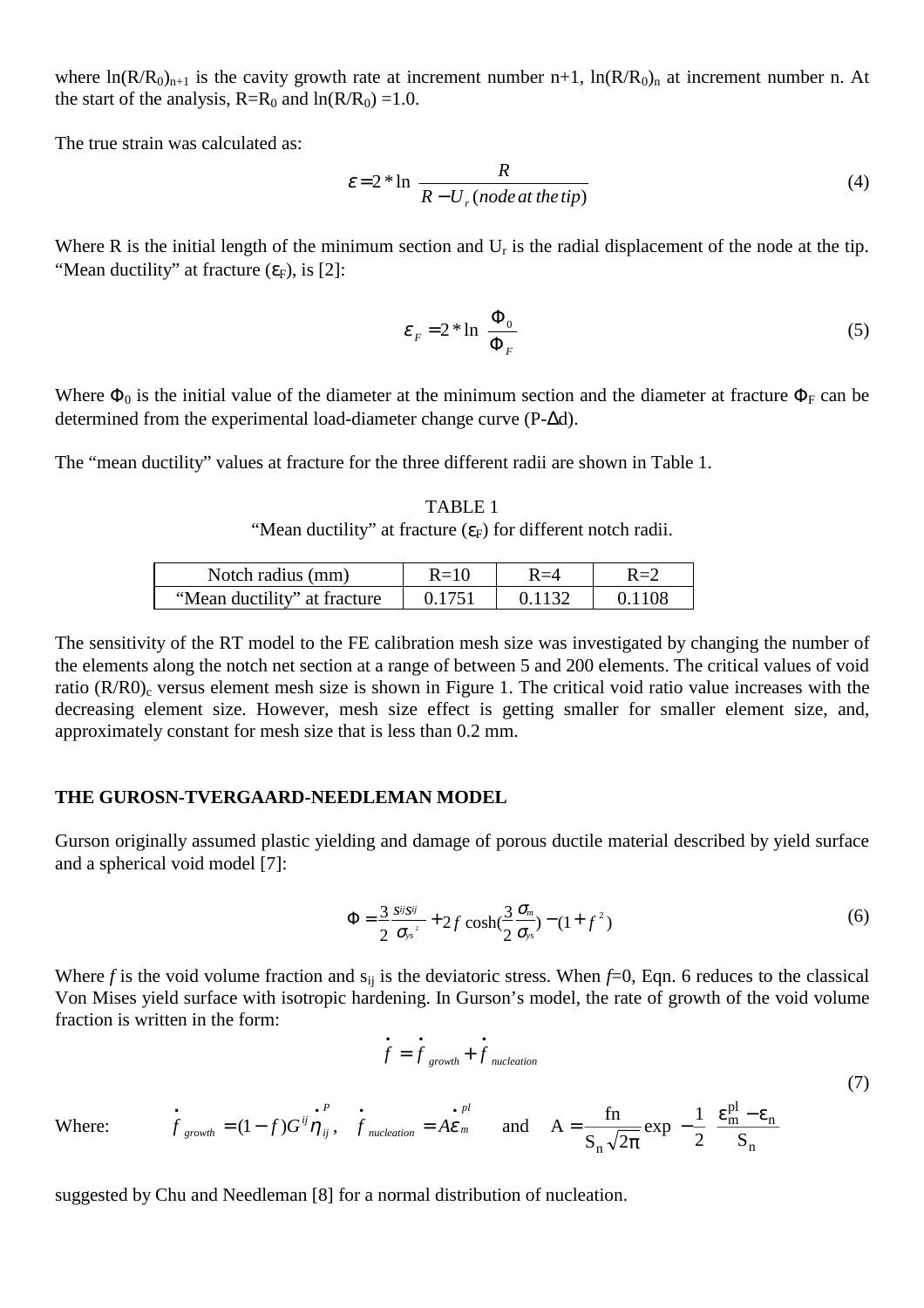Further micromechanical studies for materials containing periodic distribution of cylindrical or spherical voids carried out by Tvergaard [9] consider the influence of neighbouring voids to a central pair of voids, three parameters,  $q_1$ ,  $q_2$  and  $q_3$ , have been introduced in Eqn. 6:

$$
\Phi = \frac{3}{2} \frac{s^{ij} s^{ij}}{\sigma_{ys}^{2}} + 2q^{1} f \cosh(\frac{3}{2} \frac{q^{2} \sigma_{ms}}{\sigma_{ys}}) - (1 + q_{3} f^{2})
$$
\n(8)

Tvergaard and Needleman [10] further modified the Gurson model by replacing *f* with an effective void volume fraction, *f*\*(*f*):

$$
f^*(f) = \begin{cases} f & \text{for } f \le f_c \\ f_c - \frac{f_u - f_c}{f_f - f_c} (f - f_c) & \text{for } f > f_c \end{cases}
$$
(9)

Where  $f_c$ ,  $f_u$ ,  $f_f$  are fitting material parameters. This most recent modification introduced an abrupt failure point, which approximately matched experiments.

#### *Analysis of GTN Parameters*

The GTN model described above includes a total number of nine parameters. Three parameters  $(\epsilon_n, f_n, s_n)$  are used to model void nucleation, three parameters  $(f_0, f_c, f_f)$  describe the evolution of void growth up to coalescence and final failure, and three  $(q_1, q_2, q_3)$  characterise the yield behaviour of the materials. Commonly, it is assumed that  $q_1=1$  and  $q_3=q_2^2$ , so that the number of parameter reduces to seven [11]

Since the model is based on the micromechanisms and microstructure of materials, some of the parameters, for example *f*n, can be predicted from metallurgical observations. However, since no clear quantitative relation exists, the assumption could effect the fracture simulations. In the following the choice of the volume fraction of void nucleating  $(f_n)$  has been examined.

By trial and error simulations, using initial  $f_n$  value of 0.01 and  $\varepsilon_n$  and  $s_n$  values of 0.3 and 0.1 respectively, the following set of parameters correlated best the 4mm notched bar experimental results:  $f_0=0.002$ ,  $f_c=0.006$ ,  $f_f=0.15$ . These values were then used to carry out direct simulations of the GTN model (Eqns. 6-9) in ABAQUS/Explicit, and indirect, post-processing analysis of simulations using Gurson model (Eqn. 6) in ABAQUS/Standard. The effect on the load-displacement curve of keeping all parameters fixed but changing  $f_n$ , using the direct GTN model simulations, is shown in Figure 2. It is demonstrated that  $f_n$  has a significant effect on the GTN void volume fraction values at high radial strains.

Since the void coalescence and final fracture of GTN model (Eqn. 9) is not included in the original Gurson model, a post-processing procedure has been developed as follows. A typical relation between the void volume fraction and the true strain was obtained as shown in Figure 3a. The ratio of the increased void volume fraction over increased true strain, or the gradient (∆*f*/∆ε), was calculated and is shown in Figure 3b as a function of *f*. The gradient (∆*f*/∆ε) was than used to modify Eqn. 9 when *f*c is reached to get the evolution void volume fraction (*f*\*), using the following equation:

$$
f_i = f_{(i-1)} + \left(\frac{\Delta f}{\Delta \varepsilon}\right)_{f_{(i-1)}} \times \Delta \varepsilon
$$
 (10)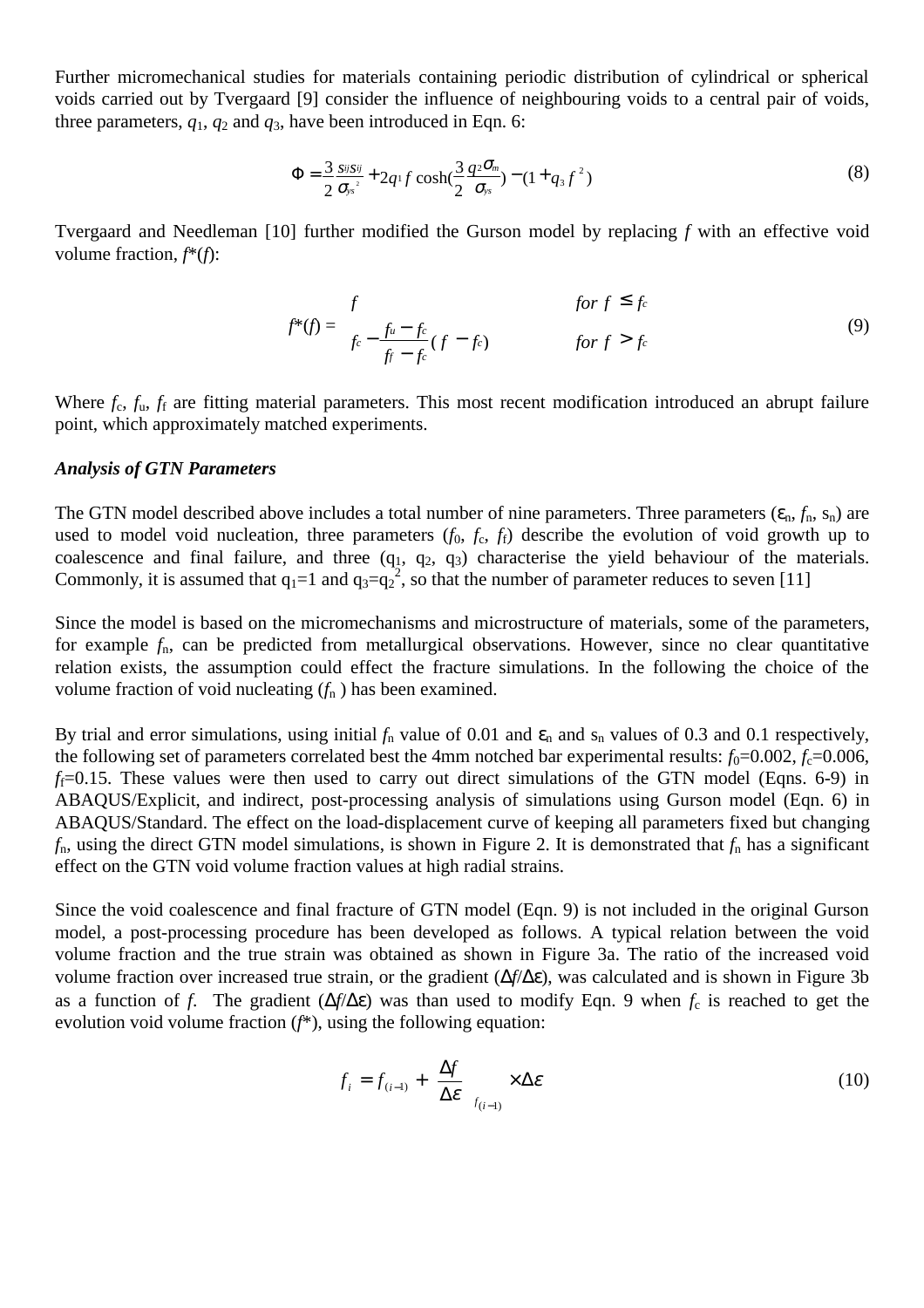$$
f^*_{i} = \begin{cases} f_c + \frac{f_u - f_c}{f_f - f_c} (f_i - f_c) & f_c < f_i^* \le f_f \\ f_f & f^*_{i} > f_f \end{cases}
$$
(11)

In Figure 4 the void volume fracture at nucleation and fracture was obtained using the following three different methods. 1 – directly simulated in the FE model, 2 – using the void gradient method (Eqns. 10  $\&$ 11) to update the nucleation void volume and, 3 – Post processing the Gurson simulations by using Eqn. 9. It is seen that the calculated *f\** obtained from post processing Gurson model with the gradient method fairly well agreed with the direct simulations of the GTN model in ABAQUS/Explicit. Particularly, the estimated final void fracture is very similar.

### **CONCLUDING COMMENTS**

(1) The critical value in the RT model,  $(R/R<sub>0</sub>)<sub>c</sub>$ , appears to be mesh dependent if the mesh size is not reduced to less than 0.2 mm.

(2) GTN model predictions of radial displacement appeared to be sensitive to the assumed volume fraction of nucleating particles ( $f_n$ ), and it is suggested that the estimation of this value is not well established.

(3) A simplified method of post-processing of the simulated Gurson model void volume fraction (*f*) to estimate the effective *f*\* prior to failure and after critical value (*f<sub>c</sub>*) was reached appears to agree fairly well with a direct simulations of the GTN model.

#### **REFERENCES**

- 1. Karl Edgar Hagedorn and Markkus Pardun, (1998), *Steel Research* **69**, 206.
- 2. ESIS, (1995), "Draft procedure to measure and calculate local fracture criteria on notched tensile specimens", 25th plenary meetings, technical committee 1 on elastic plastic fracture mechanics.
- 3. McClintock, F.A., (1968), *J. Appl. Mech.*, **June**, 363.
- 4. Rice, J.R. and Tracey, D.M., (1969), *J. Mech. Phys. Solid* **17**, 201.
- 5. Beremin, F.M., (1981), In: *Advanced in Fracture research (Fracture 81)* **2**, 809.
- 6. Huang, Y., (1991), *J. Appl. Mech.* **58**, 1084.
- 7. Gurson, A. L., (1977), *J. Eng. Mat. Tech.*, January, 2.
- 8. Chu, C. C. And Needleman, A., (1980), *J. Eng. Mat. Tech.* **102**, 249.
- 9. Tvergaard. V., (1982), *J. Mech. Phys. Solids* **30**, 399.
- 10. Tvergaard. V. and Needleman, A., (1984), *Acta. Metall.* **32**, 157.
- 11. Brocks, W. And Bernauer, G., (1995), The Institue of Materials 2nd Griffith Conference, 109.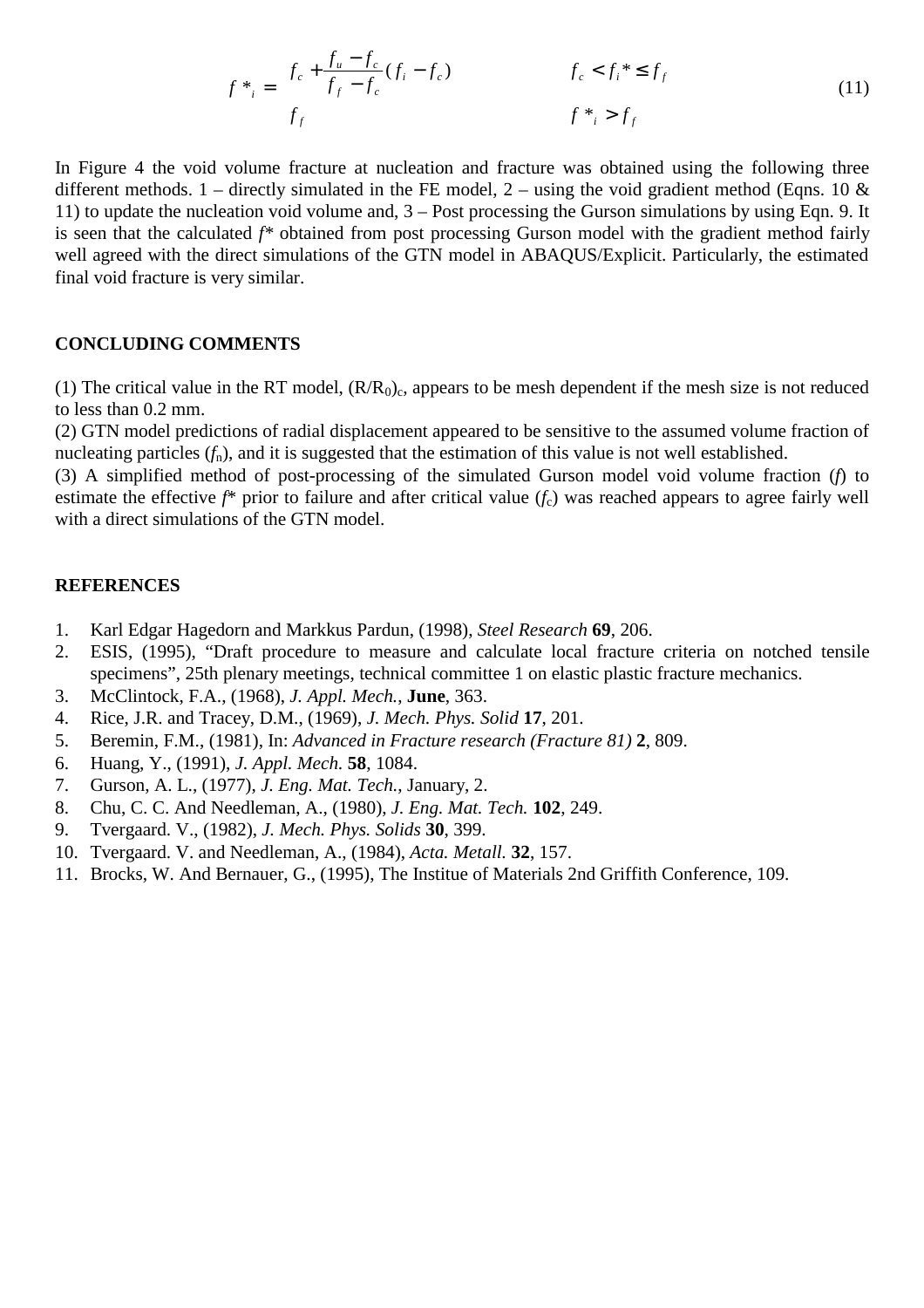

Figure 1 - Critical Void Ratio  $(R/R_0)_c$  as a function of mesh size.



Figure 2 - Sensitivity of the GTN model to the void nucleation particles (*f*n).